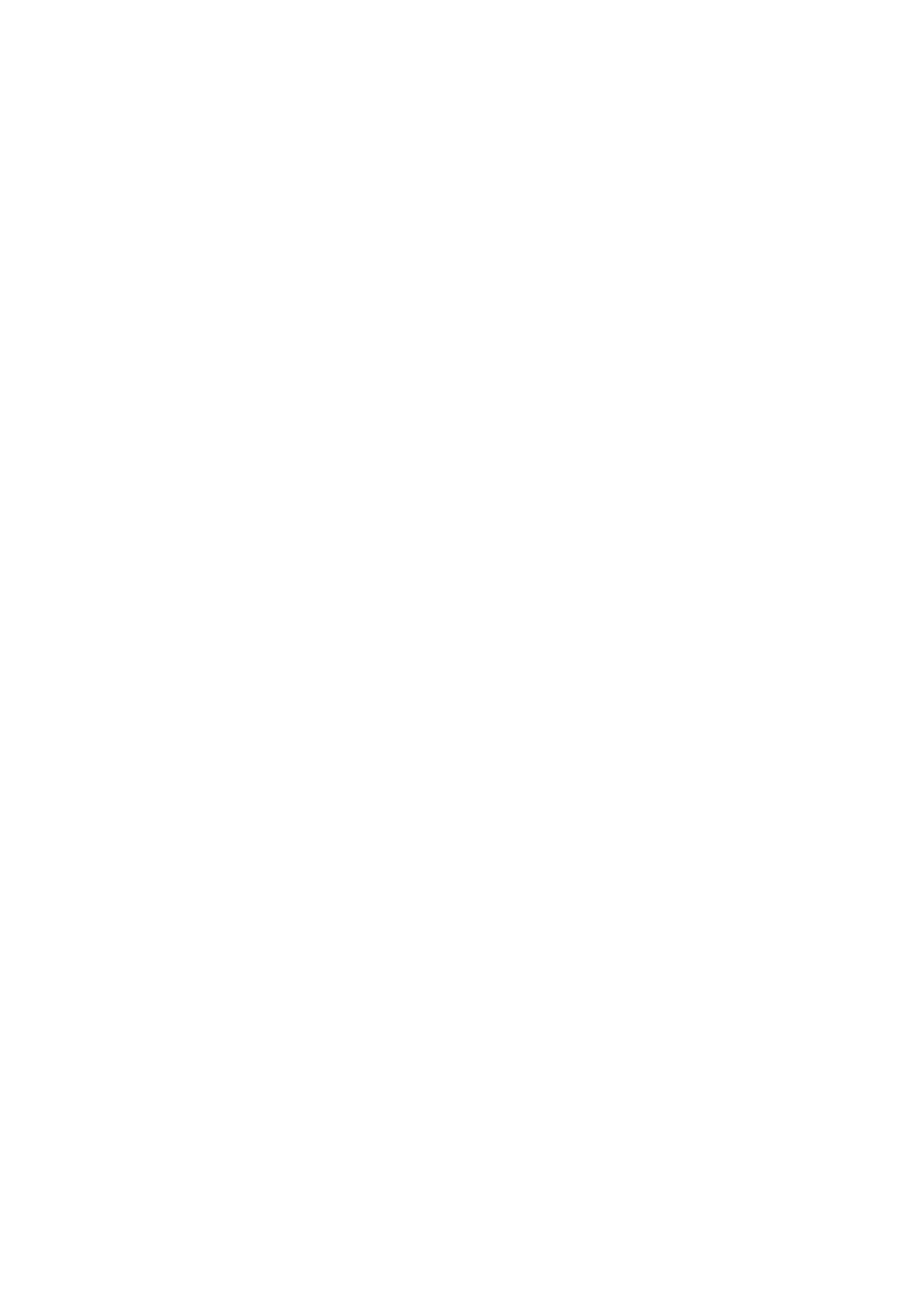#### **Introduction**

This leaflet has been produced to give you some general guidance about the rent and/or services charges that you may be required to pay to Sandbourne. It also covers what to do and what happens if you fall into arrears.

You must pay any rent and/or service charges due to us on time in line with your tenancy agreement, lease or arrangement. This is very important if you want to stay in your home. We also require this income to maintain the properties and provide services to you.

When we talk about 'rent and/or service charges', this can mean rent and service charges for tenants and shared owners, or service charges for leaseholders.

In this leaflet, the use of 'you' or 'residents', can relate to tenants, leaseholders or shared owners.

The use of 'us' or 'we' refers to Sandbourne Housing Association.

### **What is rent?**

Where applicable, your rent is the money we charge you for providing you with your home, housing services and maintenance services. It does **not** include service charges or support service charges.

Our rents should be affordable 'Social Rents' to people on low incomes and will be significantly cheaper than rents charged by private landlords.

Rents are reviewed once a year and may increase or decrease subject to government regulations.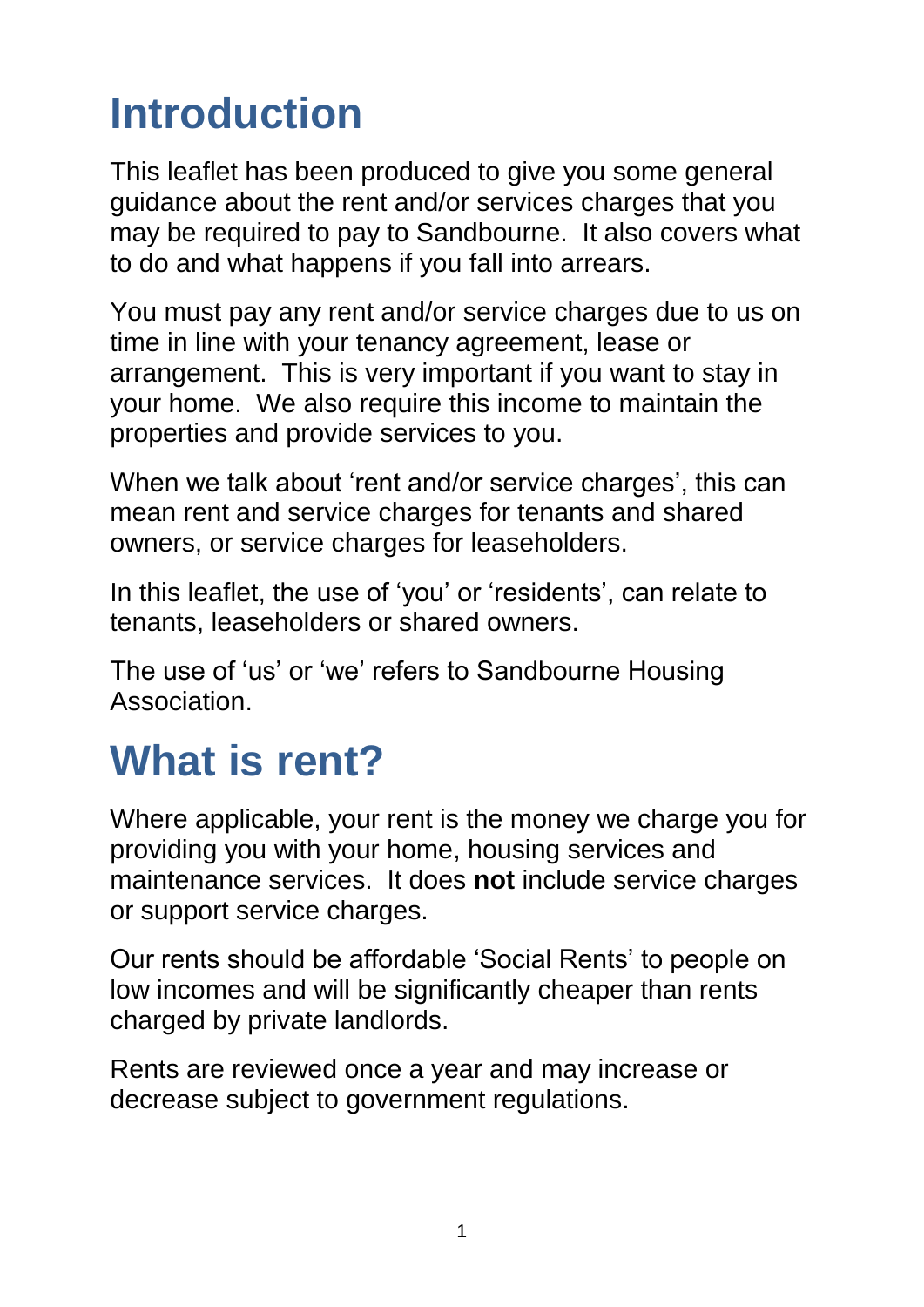## **What are service charges?**

Where applicable, you pay service charges for communal facilities or services, for example:

- repairing, maintaining and cleaning the building and communal areas inside the building;
- communal laundry facilities;
- communal lounges, kitchens and guest rooms;
- providing and maintaining communal furniture, equipment and laundry appliances;
- providing lighting, heating and water in communal areas;
- maintaining the emergency alarm and door entry systems;
- maintaining and landscaping communal gardens;
- providing signage;
- refuse collection;
- maintaining communal car parking.

Service charges are based on the actual cost of delivering the service to the actual scheme or site. We review these once a year and they may increase or decrease. You may inspect our financial records about service charges as long as you let us know beforehand. You can also request a copy of a service charge schedule, at any time, for your home by contacting the registered office.

#### **What are support charges?**

These charges only relate to our Extra Care and 60+ accommodation for any special services received, for example providing 24-hour, 365 days a year, emergency alarm system monitoring (personal alarm) to a care line provider.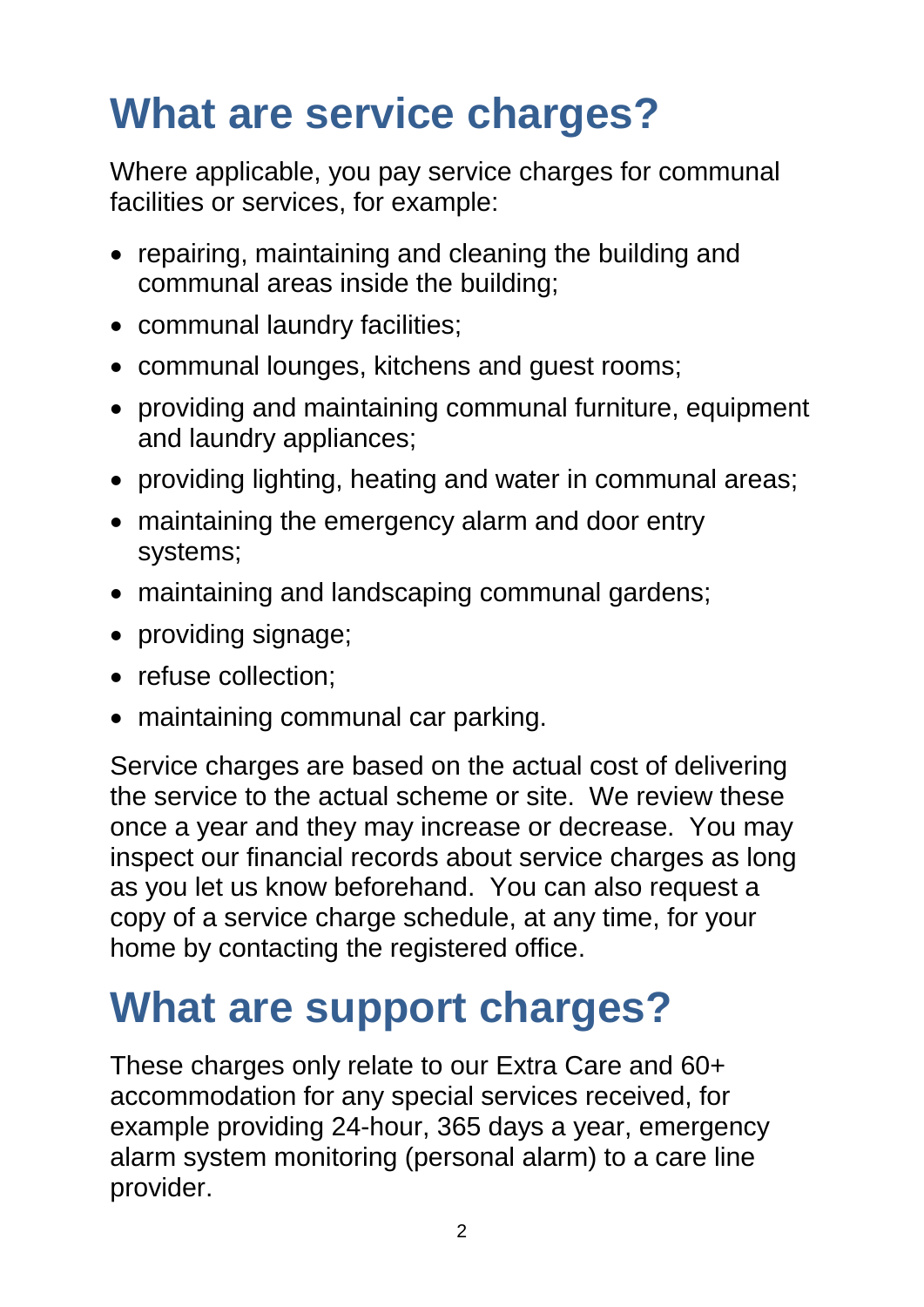### **What about heating, electricity/ gas and water charges?**

Some tenants pay a separate heating, electricity/gas or water charge to us for their heating and water they use in their own flat. All new residents are advised of what, if any, charges they will need to pay and these are also shown on the annual service charge schedule mentioned earlier, a copy of which is also provided when signing up for your new home.

### **What about Council Tax?**

Council Tax is something which you are responsible for and you will need to pay this directly to the council.

#### **How much rent and/or service charge do I pay and how often?**

As an existing resident, you will be sent a letter once a year advising what your rent and/or service charges will be for the next 12-month period. This will detail either your weekly or monthly rent and/or service charges, if any. New residents will be advised of their rent and/or service charges when signing up for their new home.

Although many existing residents pay their rent and/or services charges on a weekly basis (52 weeks of the year) increasingly more residents now pay their rent and/or services charges on a monthly basis (12 months a year). Monthly payments are preferred by us and this is the only option offered to new residents. There are **no** rent free weeks or months.

Whether you pay weekly or monthly, you need to remember the timing of any housing or other benefits paid directly to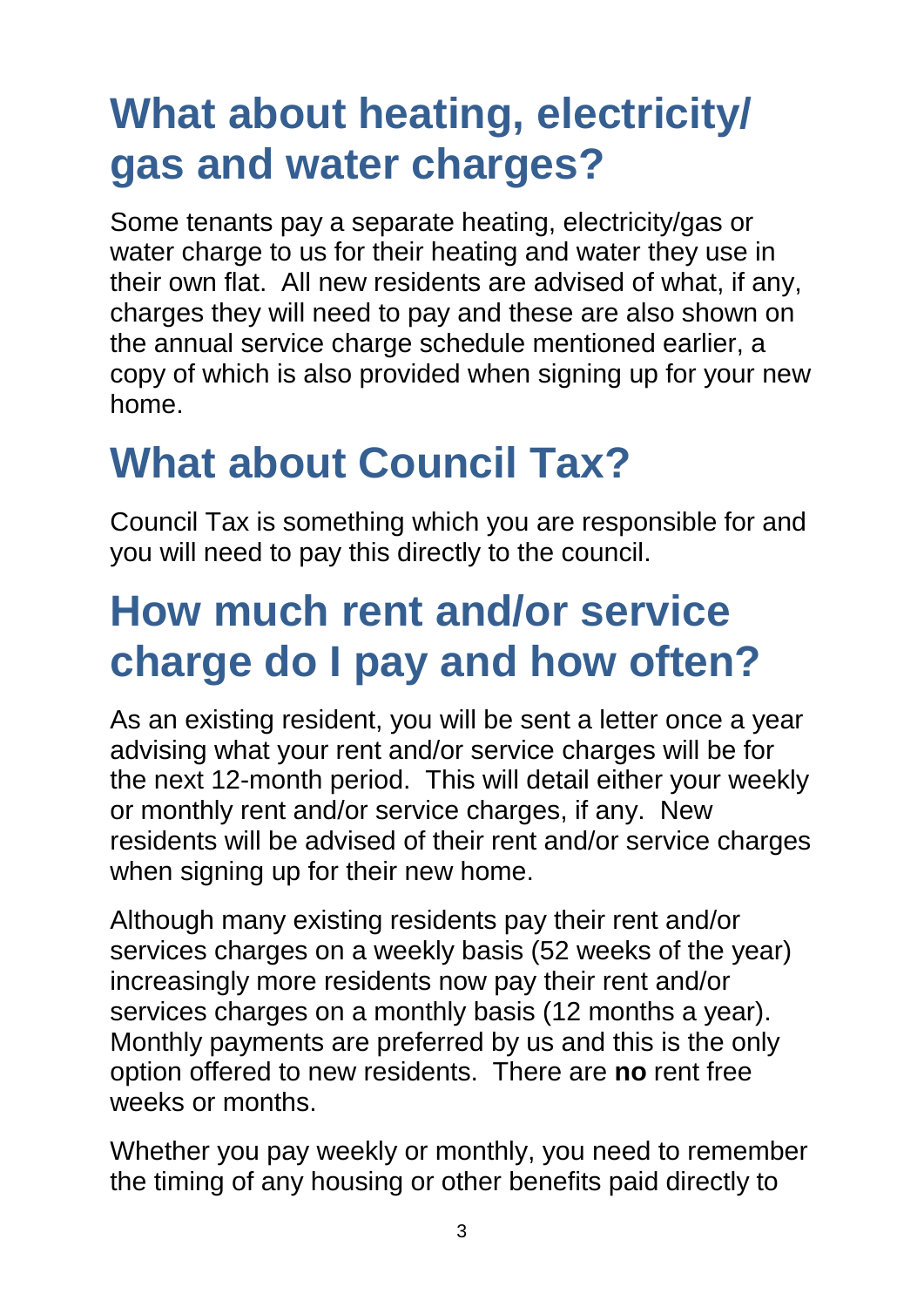you. Your rent and/or service charges are payable in advance, regardless of when any benefits might be received by you, and you should plan for this.

The important thing is that you pay us the correct amount at the agreed time to ensure that your account does not go into arrears. If you are unable to do this, you must contact us immediately so that we can discuss this with you further. See section later in this leaflet on rent and/or service charge arrears.

#### **How do I pay my rent and/or service charges?**

We have a separate leaflet called 'Payments (Ways to Pay)'. This explains in more detail about the Direct Debits we can set up for you; 'allpay' payment cards; and paying by bank transfer. We no longer set new residents up with Standing Orders and prefer not to accept cash payments made directly to us, unless by agreement.

#### **What if I need to pay a one-off or top-up payment to you?**

You can do this using your 'allpay' payment card; bank transfer; over the phone to 'allpay'; or by cheque payable to Sandbourne Housing Association. Please see the separate leaflet on 'Payments (Ways to Pay)'.

#### **How do I keep track of my payments and my account?**

Whichever method of payment you have chosen; your payments will be recorded on your account when received by us. Please bear in mind that it may take a couple of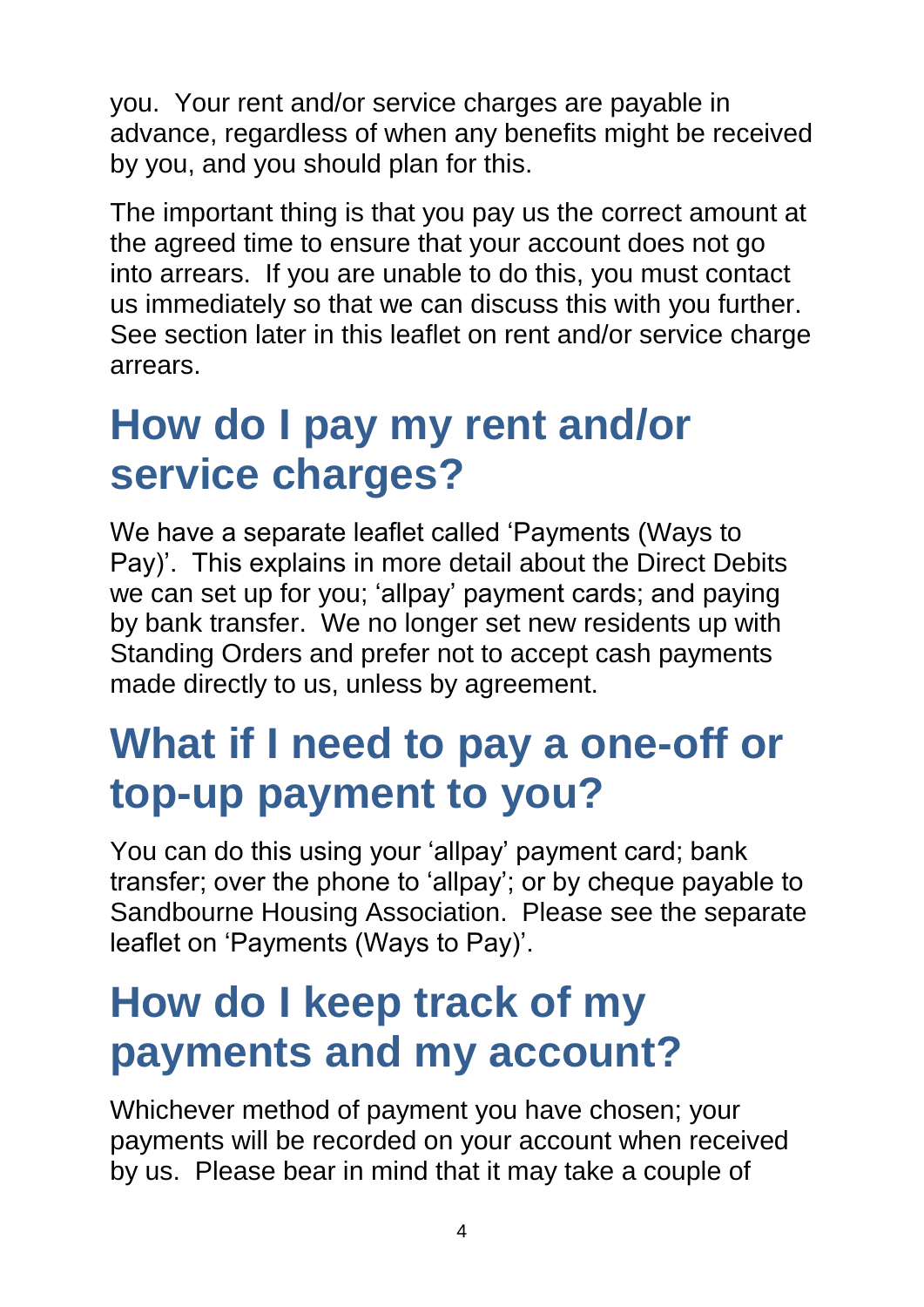days for payments to reach us and appear on your statement.

We aim to send out quarterly statements but again, would remind you to consider the timing of payments made by you and when any benefits might also be due to be paid (if paid directly to us on your behalf) when viewing the balance.

If you would like a statement at any time, you can request this from the registered office, free of charge.

It is important that you keep receipts for any payments, for example made at your local post office using PayPoint, so that you can check these against your statement and produce them if there is a query on your account.

#### **Will my rent and/or service charge change?**

Your rent and/or service charge will not normally change for the first year of you being with us, except if there is a rent and/or service review due within that first year. However, you should note that if you are an existing resident and you transfer to another Sandbourne property, any new rent and/or service charges applicable to that new property will be explained to you before you agree to move.

A review of your rent and service charges will be carried out annually. The actual timing of this will vary between different types of residents/sites.

If we change your rent and/or service charges (whether increased or decreased), we will write to you at least 28 days before you must start paying the new amount. If you pay by Direct Debit, we will adjust that for you and you will also receive a letter from 'allpay' to confirm that this has happened.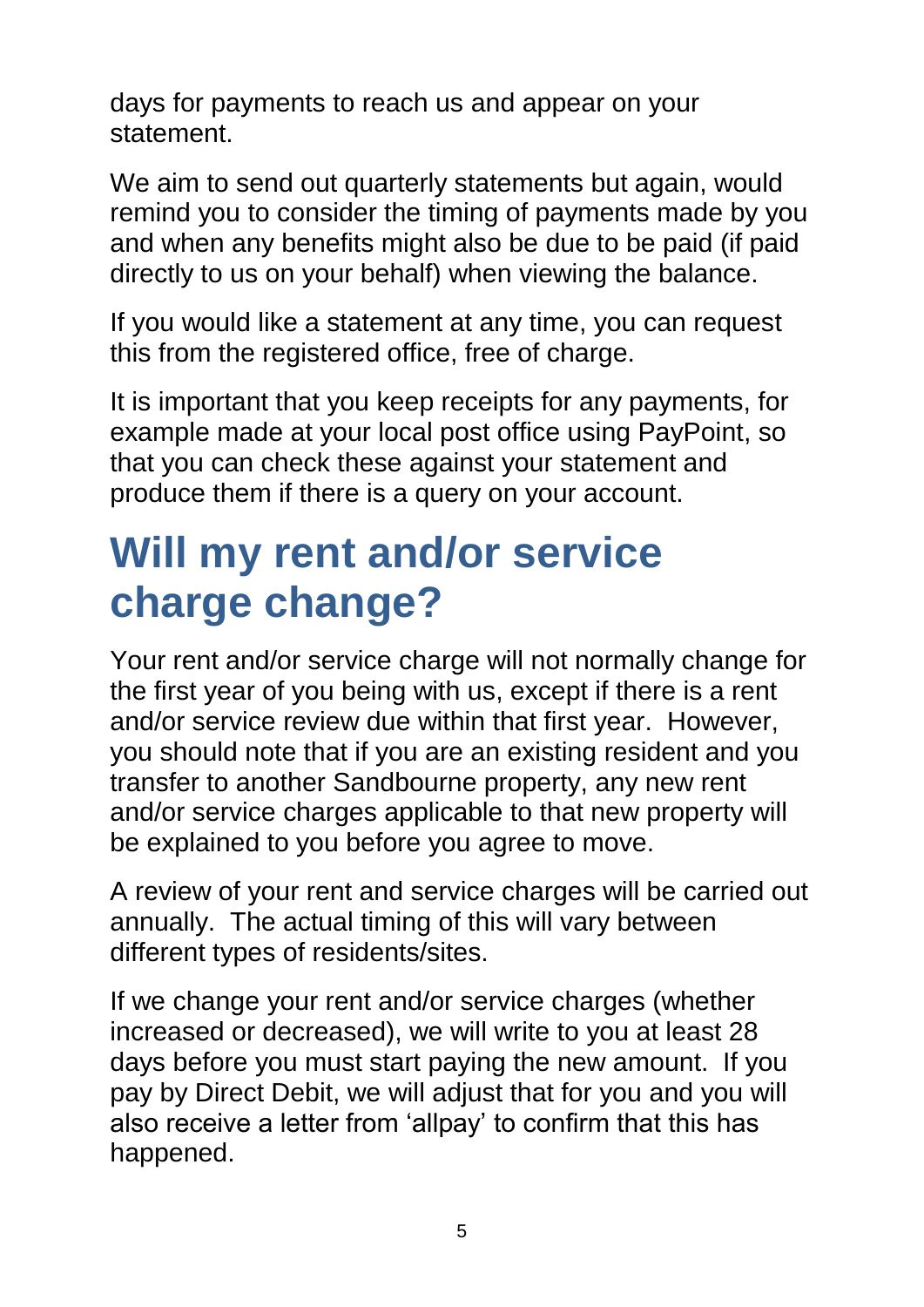#### **How do I claim benefits and what are available?**

Anyone living in rented accommodation who is responsible for paying rent and/or service charges and is on a low income can apply for Housing Benefit or Universal Credit. It may not cover all of your rent and/or service charges as it does not cover any individual heating, electricity, gas, water or support charges; it only covers the cost to communal areas.

Your annual rent and/or service charges review letter will normally tell you how much of your service charges is eligible or ineligible for benefit and we can also provide you with a schedule showing the breakdown of your service charges on request.

You should contact your local council to find out more about what benefits you could be entitled to and the council or Department for Work and Pensions [for Universal Credit (UC)] will write and let you know if you are eligible. Please don't delay in completing any paperwork as they will not normally back-date a claim.

Besides Housing Benefit and Universal Credit, other benefits you may be entitled to are, for example, Pension Credit, Carer's Allowance, Child Tax Credit, etc. The Citizens' Advice Bureau can also offer advice on what might be available.

#### **If I receive benefits, how will they know that my rent and/or service charges have changed?**

If your circumstances change, you must tell the council immediately, otherwise you could face a bill for any benefit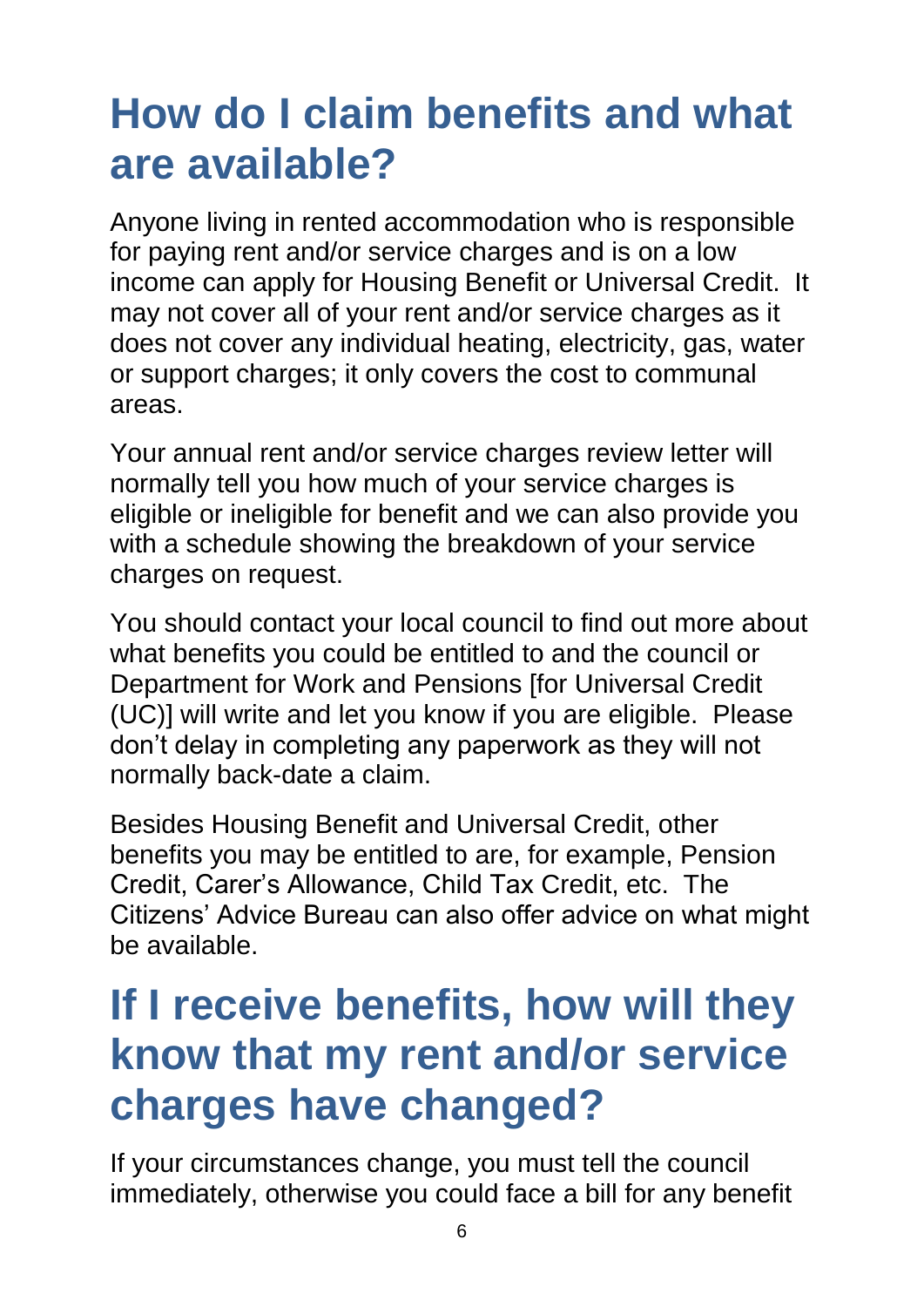overpayment. Any overpayment made to us by Housing Benefit or Universal Credit may be recovered by them and, if so, will be added to the amount of rent you owe us if you have that benefit paid directly to us.

Although we will notify Housing Benefit of annual changes to rent and/or service charges, it is ultimately your responsibility to let them, or Universal Credit, know of any changes to your income or the rent and/or service charges you pay. You will need to take you rent and/or service charges change letter with you if you go to see them.

#### **What happens if I die?**

If you die, your Housing Benefit and/or other benefits will normally cease on that day, although your tenancy obligations, including rent and/or service charges, will continue with your next-of-kin until the tenancy is ended by them. Failure to notify any benefit agencies could result in them claiming back any overpayments.

Please see our leaflet 'Moving On (Ending your Tenancy)' or contact us for more information.

#### **What if I pay my rent and/or service charge late or have financial difficulties?**

You should contact us immediately and let us know, in advance, that this will happen. We can then discuss options with you and/or point you in the direction of any help that might be available to you in the way of benefits.

You are breaking the conditions of any tenancy agreement, lease or licence you have with us if you are late paying your rent and/or service charges or fail to pay completely.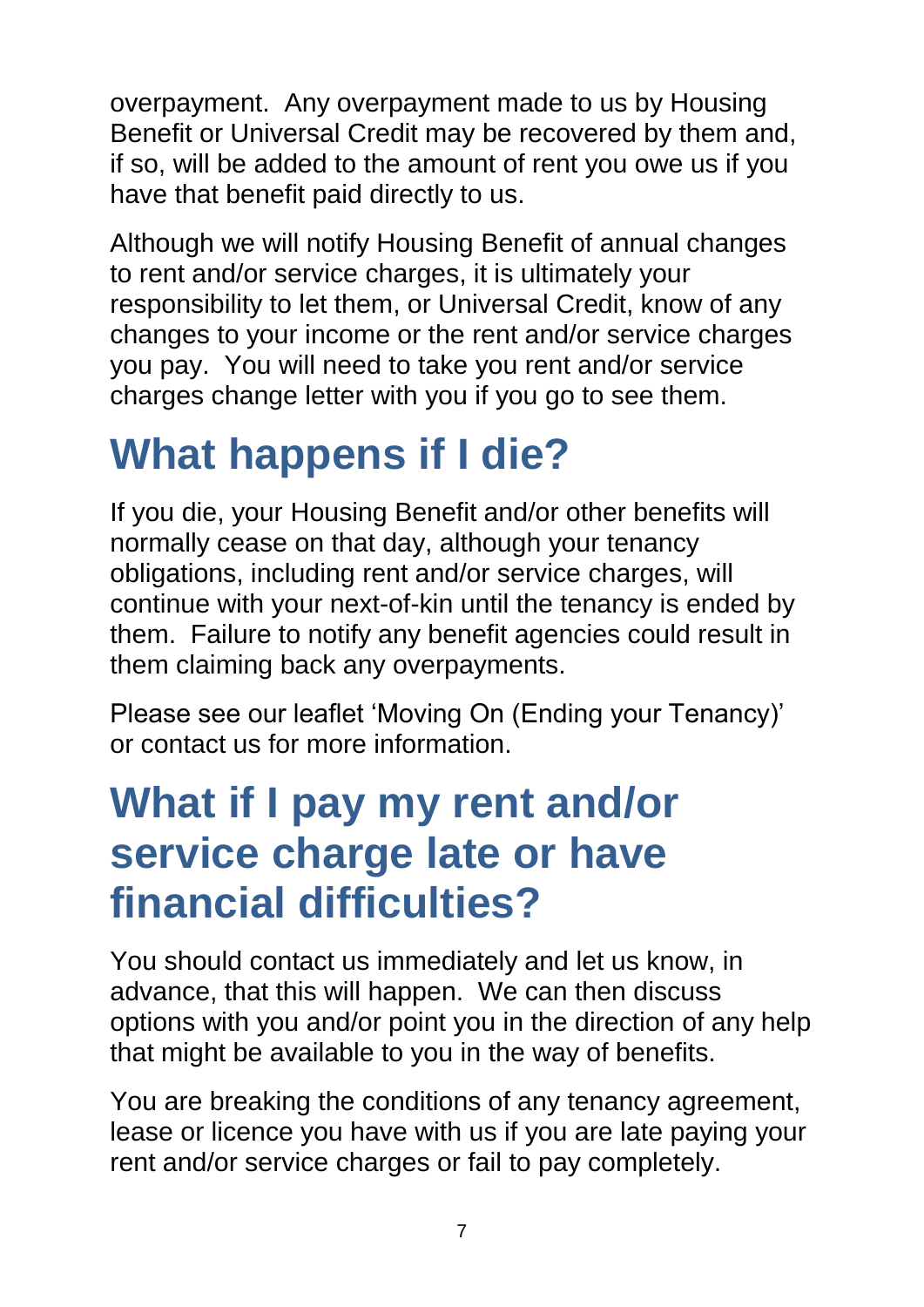### **What is meant by 'rent arrears'?**

If you are in 'rent arrears' [a term we use for unpaid rent (including service charges)] it means that you have not paid your rent and/or service charges to us on time, in accordance with your contract with us (your tenancy agreement or lease or arrangement). If you do not pay your rent, Sandbourne could seek a Possession Order in the County Court which could result in you losing your home. It is always better to pay off a small amount of what you owe regularly with your normal rent and/or service charge, in agreement with us, than to pay nothing.

If you receive a quarterly rent statement from us showing that you are in arrears, please check the date of the last entry and whether you have made any payments since that date or if any benefits are due around that time (if paid directly to us on your behalf). If it is a timing issue, and you are paying four weeks' or a month in advance, you need not worry. However, if that is not the case, you should contact us immediately to discuss this.

#### **What can I do if my rent and/or services charges are in arrears?**

We do understand that anyone can have money troubles from time to time and we will do our best to take your circumstances into account. We can also give you details of someone who can give you advice or you can get independent advice from the Citizens' Advice Bureau, etc.

If you have checked the timing of payments on your rent statement and it is clear that you are in arrears, or know that you cannot pay your rent and/or service charges, you should contact us straight away. You should also contact us if you have made, for example, a Housing Benefit or Universal Credit claim and payment has been delayed.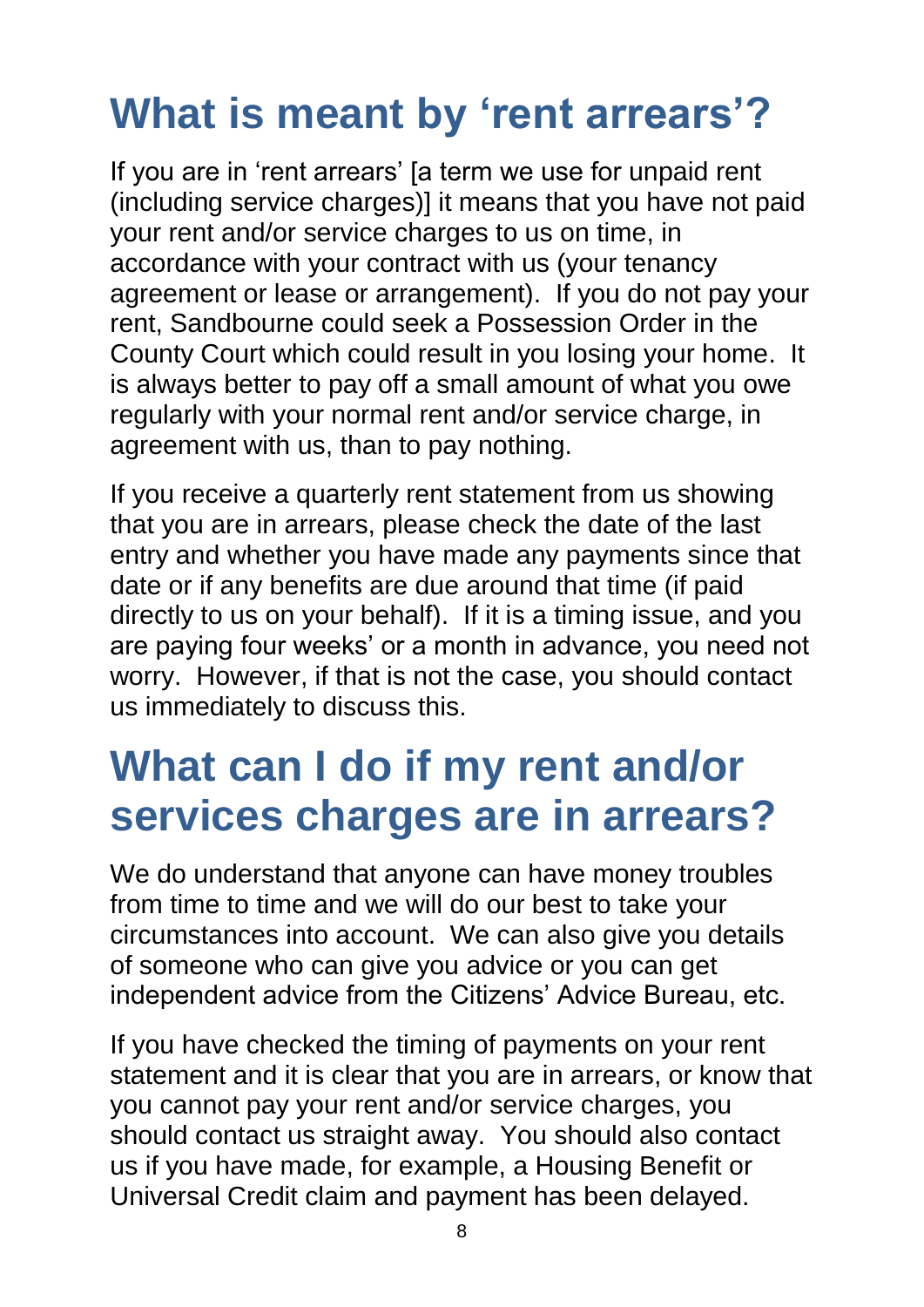You should communicate with Sandbourne and not assume that we know the details of your circumstances. Your claim for Housing Benefit or Universal Credit is private to you and we will normally only be told what payments we are due to receive from them if this is paid directly to us on your behalf.

We will discuss options with you if you cannot pay the full amount you owe and we may make an arrangement whereby you pay off the arrear gradually (a payment plan).

We will advise you, if you are on low income and have not applied for Housing Benefit or Universal Credit, that you should apply immediately. Housing Benefit will only be paid from the date they receive an application. In some circumstances we may also agree for Housing Benefit to be paid directly to us to ensure it goes towards paying your rent.

#### **What if I am in arrears because of my Housing Benefit or Universal Credit being delayed?**

You are responsible for claiming your Housing Benefit or Universal Credit. If it has not been paid, we can still take legal action against you if you are in arrears. You should contact the local council or Department for Work and Pensions (DWP) immediately and you should also contact us to explain the situation.

You are contractually responsible for ensuring your rent is paid. It does not matter if you are expecting any benefits, etc, it is still your responsibility to pay your rent for your home. If you do not pay your rent on time, your tenancy may be at serious risk.